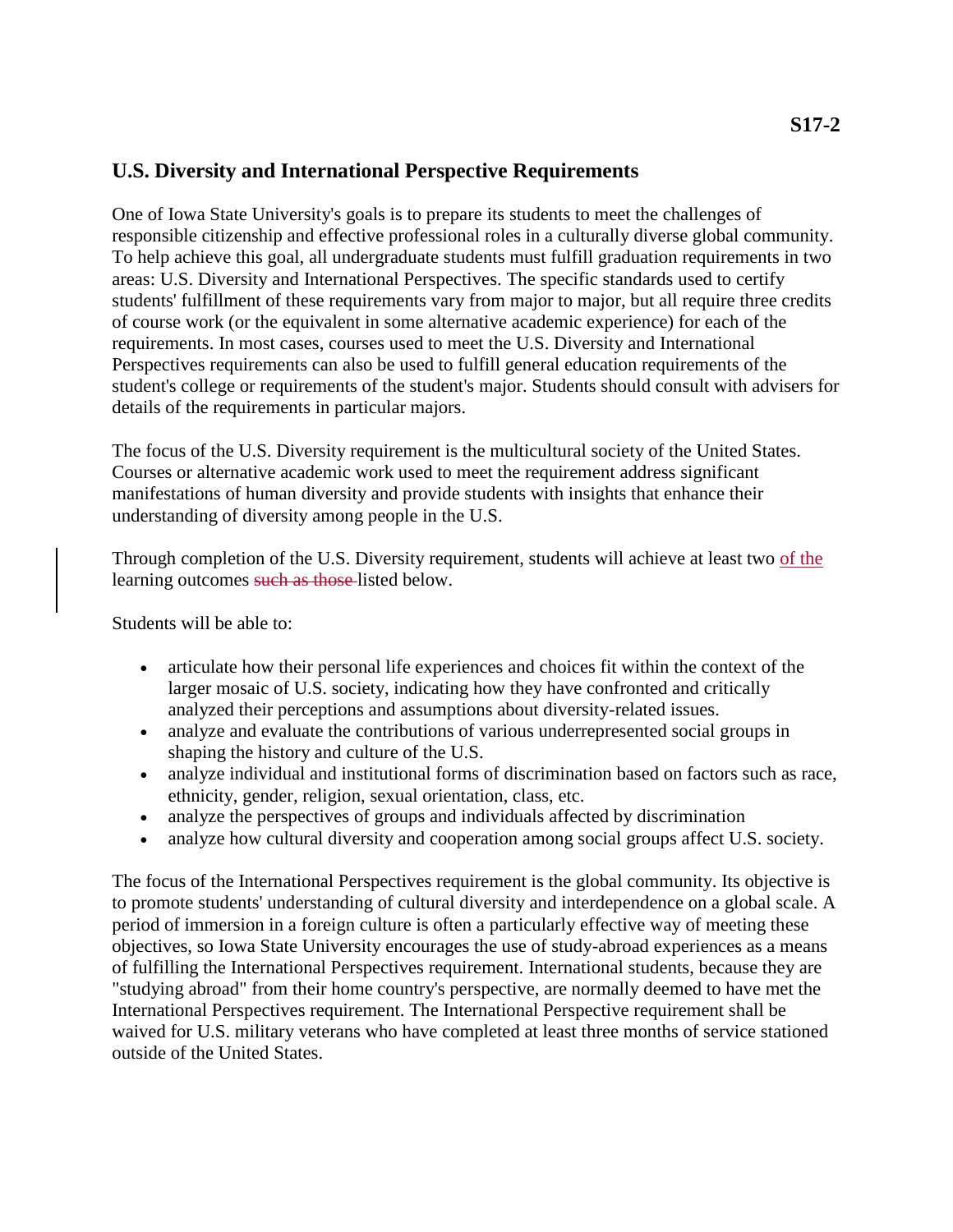Through completion of the International Perspectives requirement, students will achieve at least two of the learning outcomes such as those-listed below.

Students will be able to:

- analyze the accuracy and relevancy of their own worldviews and anticipate how people from other nations may perceive that worldview.
- describe and analyze how cultures and societies around the world are formed, are sustained, and evolve.
- analyze and evaluate the influence of global issues in their own lives.
- describe the values and perspectives of cultures other than their own and discuss how they influence individuals' perceptions of global issues and/or events.
- communicate competently in a second language.

## ORIGINAL WORDING

## **U.S. Diversity and International Perspective Requirements**

One of Iowa State University's goals is to prepare its students to meet the challenges of responsible citizenship and effective professional roles in a culturally diverse global community. To help achieve this goal, all undergraduate students must fulfill graduation requirements in two areas: U.S. Diversity and International Perspectives. The specific standards used to certify students' fulfillment of these requirements vary from major to major, but all require three credits of course work (or the equivalent in some alternative academic experience) for each of the requirements. In most cases, courses used to meet the U.S. Diversity and International Perspectives requirements can also be used to fulfill general education requirements of the student's college or requirements of the student's major. Students should consult with advisers for details of the requirements in particular majors.

The focus of the U.S. Diversity requirement is the multicultural society of the United States. Courses or alternative academic work used to meet the requirement address significant manifestations of human diversity and provide students with insights that enhance their understanding of diversity among people in the U.S.

Through completion of the U.S. Diversity requirement, students will achieve at least two learning outcomes such as those listed below.

Students will be able to:

 articulate how their personal life experiences and choices fit within the context of the larger mosaic of U.S. society, indicating how they have confronted and critically analyzed their perceptions and assumptions about diversity-related issues.